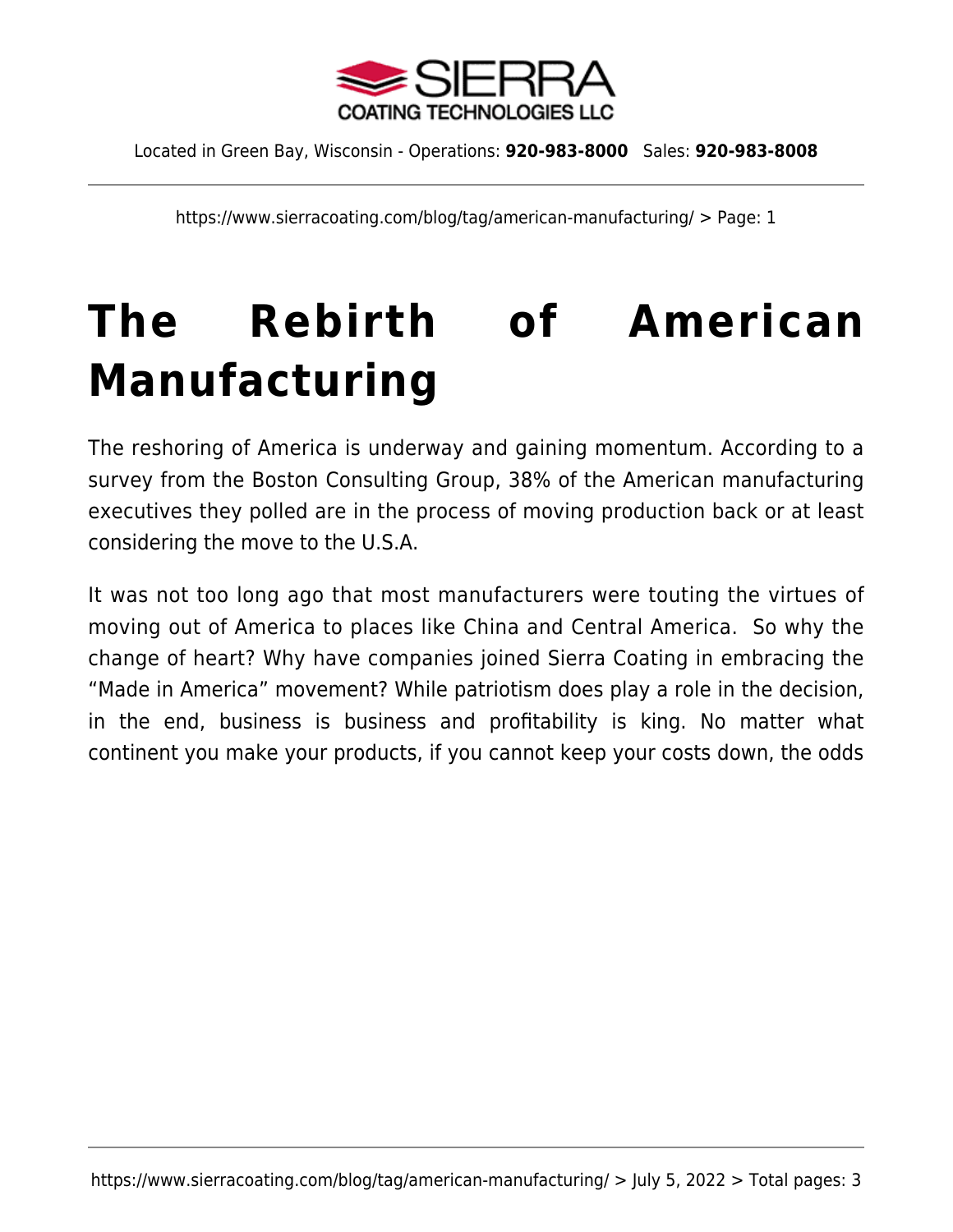

Located in Green Bay, Wisconsin - Operations: **920-983-8000** Sales: **920-983-8008**

https://www.sierracoating.com/blog/tag/american-manufacturing/ > Page: 2

of remaining competitive



At Sierra Coating, we believe a variety of factors play a role in the rebirth of American manufacturing. They include:

# **Less Shipping**

The farther away you manufacture or convert your goods, the longer the shipping routes and times. Shorter trip equals lower costs, it is that simple.

#### **Automation**

For years, countries like China and Vietnam could claim lower labor costs. However, thanks to innovations in manufacturing automation, it is possible to make high quality products in America with less labor, faster, and more